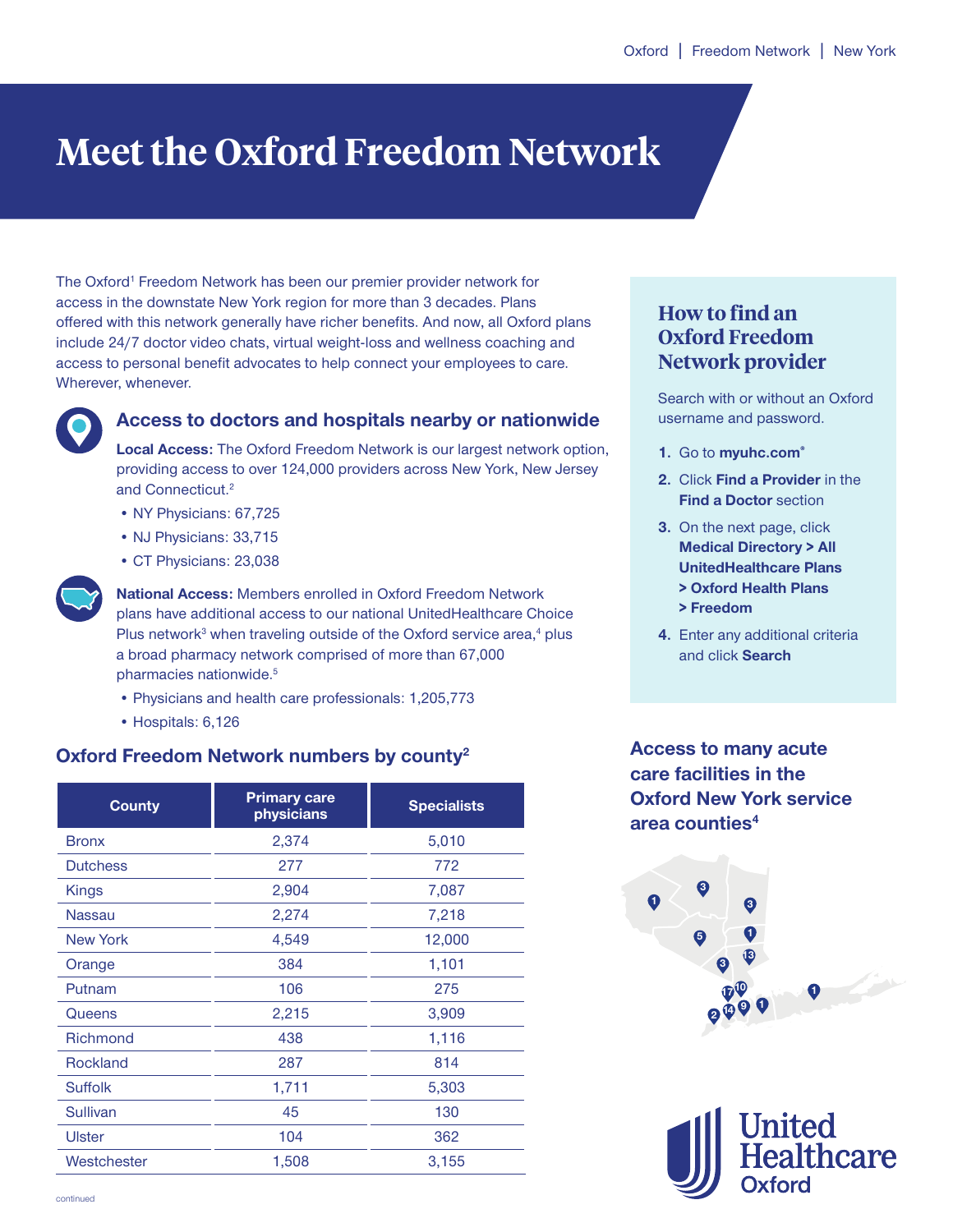# **Options designed to help fit your budget**

- Network only (EPO) or network and out-of-network coverage (PPO) plans
- Non-referral plans
- A range of deductible and coinsurance amounts
- Health savings accounts (HSAs)
- Dual-offering option, letting your employees choose what works best for them and their families
- Place of service tiering options
- Tiered network benefit options for large (101+) group employers
- Self-funded options for large (101+) group employers<sup>6</sup>
- Up to \$400 per year reimbursement through our Sweat Equity® fitness reimbursement program<sup>7</sup>

## **Products available with the New York Oxford Freedom Network**

| • PPO plans offered with the<br>• PPO plans paired with an<br>• When seeking care in<br>Freedom Network provide<br>the Oxford service area,<br>HSA for employees to use<br>members with network and<br>members enrolled in these<br>for eligible medical and                                                                                                                                                                                                                                                                                                                                                                                                                                                                                                                                                                                                                                                                                                                                                                                 | <b>PPO</b>              | <b>EPO</b>               | <b>PPO HSA</b>    | <b>EPO HSA</b>                                                                                                                                                                                                                                                                                         |
|----------------------------------------------------------------------------------------------------------------------------------------------------------------------------------------------------------------------------------------------------------------------------------------------------------------------------------------------------------------------------------------------------------------------------------------------------------------------------------------------------------------------------------------------------------------------------------------------------------------------------------------------------------------------------------------------------------------------------------------------------------------------------------------------------------------------------------------------------------------------------------------------------------------------------------------------------------------------------------------------------------------------------------------------|-------------------------|--------------------------|-------------------|--------------------------------------------------------------------------------------------------------------------------------------------------------------------------------------------------------------------------------------------------------------------------------------------------------|
| network care only within the<br>• Members are able to<br>• When seeking care in<br>• Network and out-of-network<br><b>Oxford Freedom Network</b><br>access the national<br>coverage is available<br>UnitedHealthcare Choice<br>• When traveling outside<br>• Members are able to<br>Plus network when traveling<br>of the service area,<br>EPO HSA plans have<br>access the national<br>outside of the Oxford<br>members can seek care<br>UnitedHealthcare Choice<br>from a UnitedHealthcare<br>only within the Oxford<br>service area<br>Plus network when traveling<br><b>Choice Plus national</b><br><b>Freedom Network</b><br>outside of the Oxford<br>• These products do not<br>network provider<br>require a Primary Care<br>service area<br>Physician (PCP) referral for<br>• These products do not<br>of the service area,<br>• These products do not<br>require a PCP referral for<br>specialist visits<br>require a PCP referral for<br>specialist visits<br>specialist visits<br><b>Choice Plus national</b><br>network provider | out-of-network coverage | EPO plans have access to | pharmacy expenses | • EPO plans paired with an<br>HSA for employees to use<br>for eligible medical and<br>pharmacy expenses<br>the Oxford service area,<br>members enrolled in these<br>access to network care<br>• When traveling outside<br>members can seek care<br>from a UnitedHealthcare<br>. These puedicate de pat |

• These products do not require a PCP referral for specialist visits

**Learn more** Contact your broker or Oxford representative for additional information